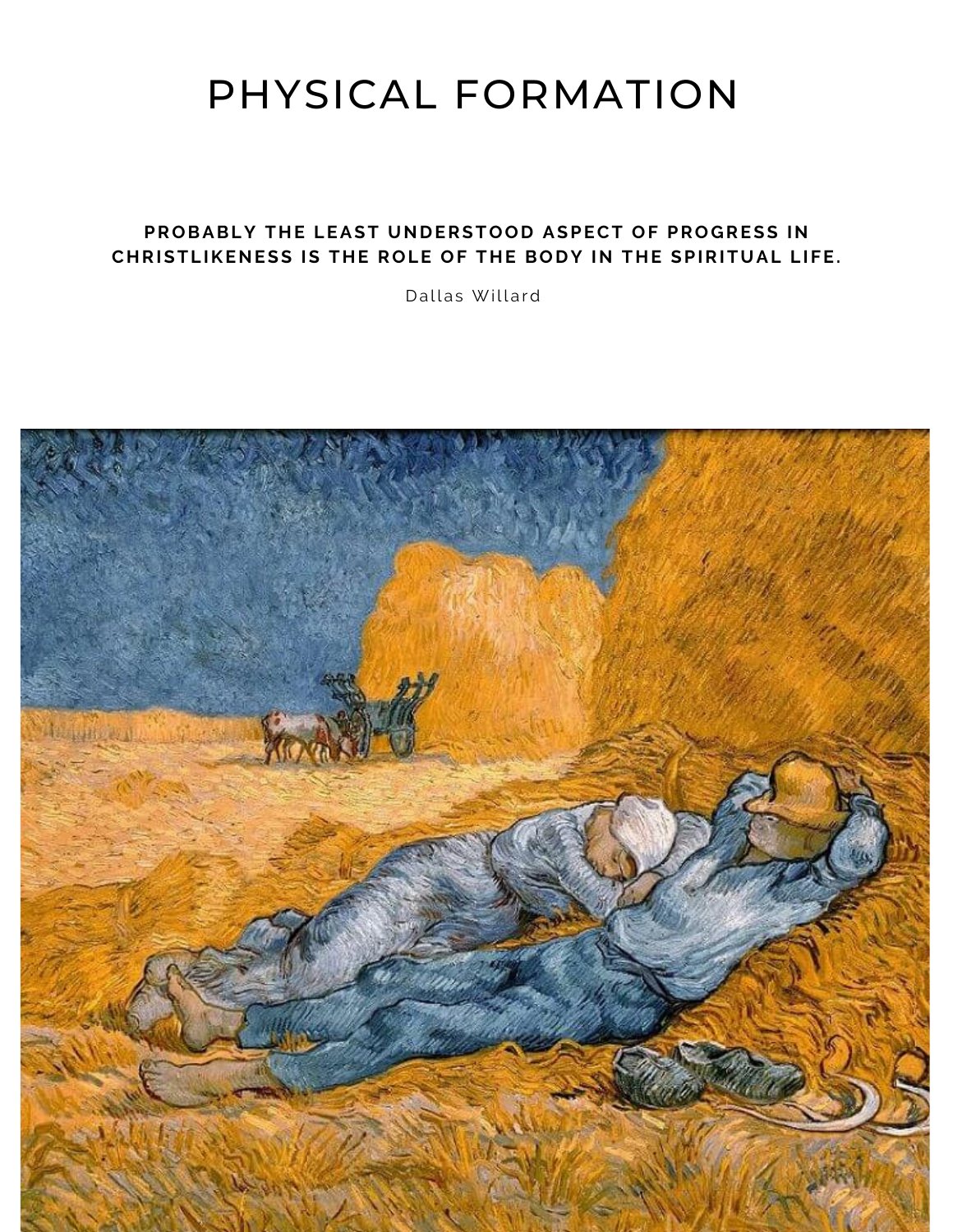# PHYSICAL FORMATION

### **PHYSICAL FORMATION**

Physical formation = training our bodies with proper habits of sleep, eating, exercise & relaxation

## **Definition**

The opportunity to **train our physical bodies with proper habits** of sleep, eating, exercise, and relaxation for the purpose of godliness

# **1 Corinthians 3:16-17**

Don't you know that you yourselves are God's temple and that God's Spirit lives in you? If anyone destroys God's temple, God will destroy him; for God's temple is sacred, and you are that temple.

## DALLAS WILLARD

"So what we find, then, is that the body is the place of our direct power. It is the little "power pack" that God has assigned to us as the field of our freedom and development. Our lives depend upon our direction and management of it. But it has and acquires a "life of its own"--tendencies to behave without regard to our conscious intentions."

### **Psalm 63:1**

God—you're my God! I can't get enough of you! I've worked up such hunger and thirst for God, traveling across dry and weary deserts.

### **Romans 12:1**

I appeal to you therefore, brothers and sisters, by the mercies of God, to present your bodies as a living sacrifice, holy and acceptable to God, which is your spiritual worship.

## **What's your story?**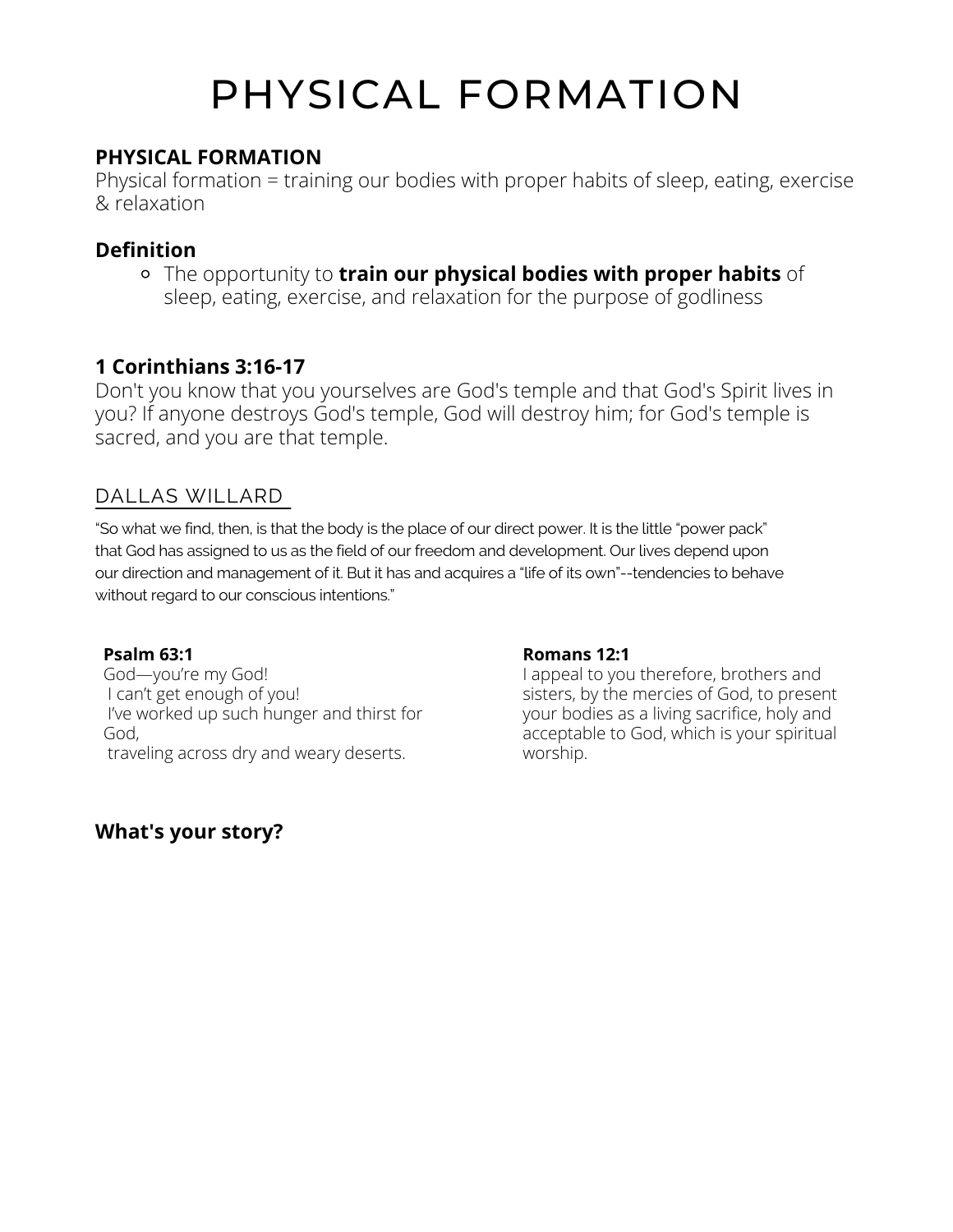# BODY PRAYER

#### **Giving your Body To God**

This exercise is an attempt to help those attempting to live in the reality of the kingdom of God every day to see our bodies in a different way. If God created our bodies, then he can and should be given control or dominion over each and every aspect of our bodies. This begins with a realization that God created each and every aspect of our being, as well as a spirit of gratefulness for that aspect of our bodies. While God created every part of us, we often live like God has nothing to do with our bodies. This exercise prompts us to give each part of our bodies back to God for his use, asking him to redeem it and make it effective for kingdom purposes. Allow at least 10-20 minutes or longer for the exercise.

### **Dallas Willard on The Body**

Philosopher and theologian Dallas Willard had much to say about the body and the part it plays in the kingdom of God. It is important to understand that our bodies are potential energy, available to us so that we may act (as persons with a "kingdom" or even in defiance to God), and our personalized "power packs." Our bodies take on a life of their own and in our fallen world, they usually take on a system of tendencies away from or against God. The body is inseparable in its functioning from the context of the surrounding world and its contents (1 John 2:16). The concept of the "flesh" in Scripture is often misunderstood. Flesh is not inherently bad – it is inherently good. The problem comes from living in a fallen world. The typical error in asceticism is to regard the flesh as evil – Christianity believes that natural reality, including the flesh, is good. Our desire is to see it redeemed. The great thing about a child is that they cannot hide their soul in their body. Adults learn to do this as they grow up. There is a lot of body hatred in the world today and this must be addressed.

[See Dallas Willard, The Spirit of the Disciplines (Chapter 7) & Renovation of the Heart (Chapter 9)]

### **Guidelines for the Exercise:**

- Get in a comfortable position either seated in a chair without arms or legs crossed or lying 1. down
- Close your eyes and eliminate as many distractions as possible 2.
- Take several deep breaths and be grateful to God for the air which fills your lungs and gives life 3.
- 4.Treat this period of time as prayer your life interacting with God's life
- Slowly direct your attention to each part of your body both internal and external from the 5. top of your head to the bottom of your feet.
- You can use the Sign of the Cross, as well as the naming of "The Father, Son and Holy Spirit." Be 6. as general or specific as you choose. Take as much time as necessary to "give that part of your body to God." Reflect on how each specific part has the opportunity for goodness. Each time you do this exercise, you will think of and discover different aspects of your body. The Sign of the Cross becomes shorthand as a continued dedication of your body to God.

Start by placing your hand on your head and pray,

### **"In the name of the Father."**

- Head brain (mind, thoughts), eyes (sight), ears (hearing), mouth (speech), tongue (taste), nose (smell) Neck – throat, posture, thyroid gland (metabolism)
- **"In the name of the Son"**
- Abdomen heart, lungs, stomach/bowels, liver, kidneys, spleen, etc.

### **"In the name of the Holy Spirit"**

- Arms hands, fingers; Legs feet, toes,
- Systems circulatory, muscular, endocrine, skeletal, digestive, etc.